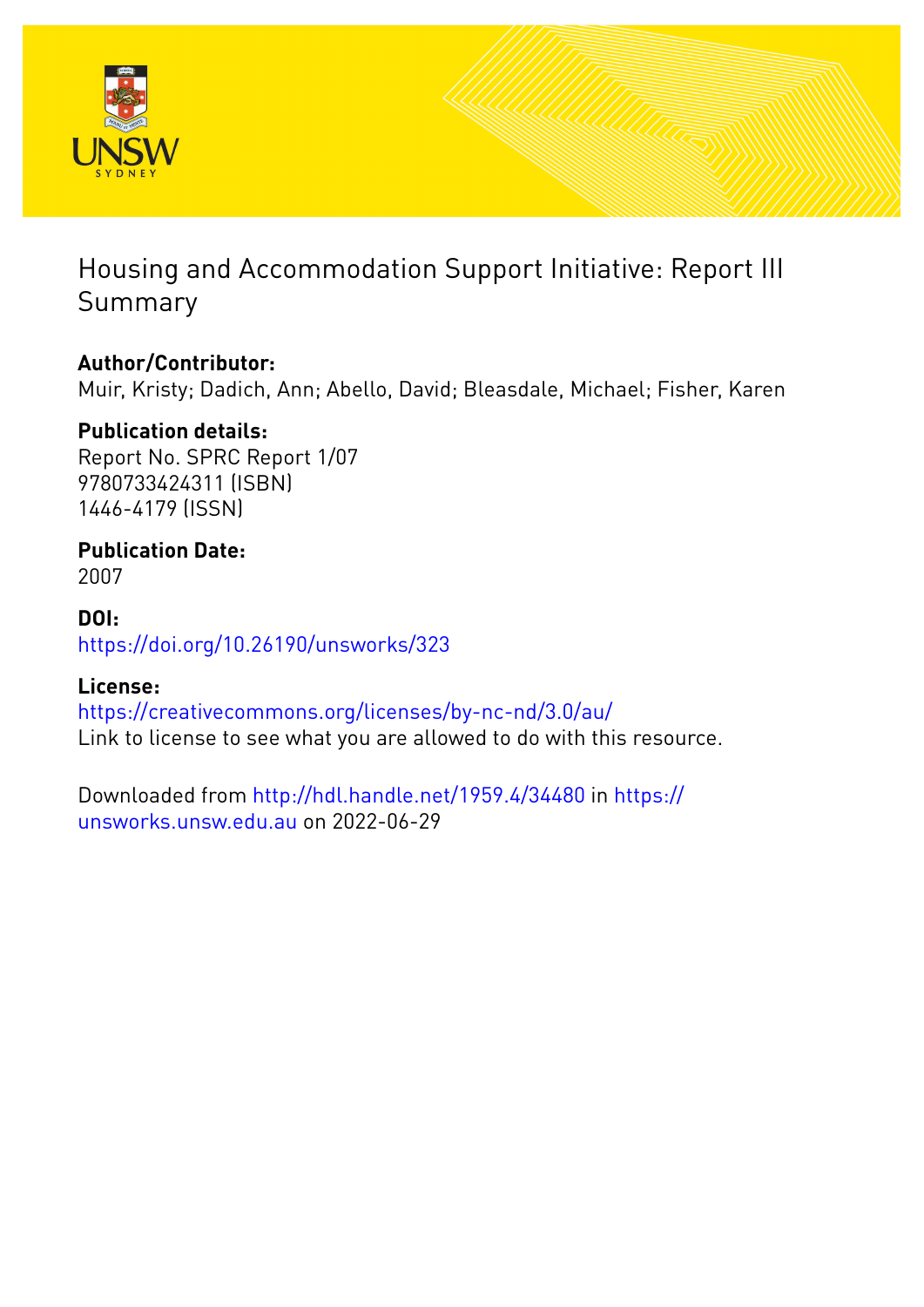





# **HOUSING AND ACCOMMODATION SUPPORT INITIATIVE Evaluation**

# **REPORT III Summary**

**SPRC Report 1/07** 

**Social Policy Research Centre**  January 2007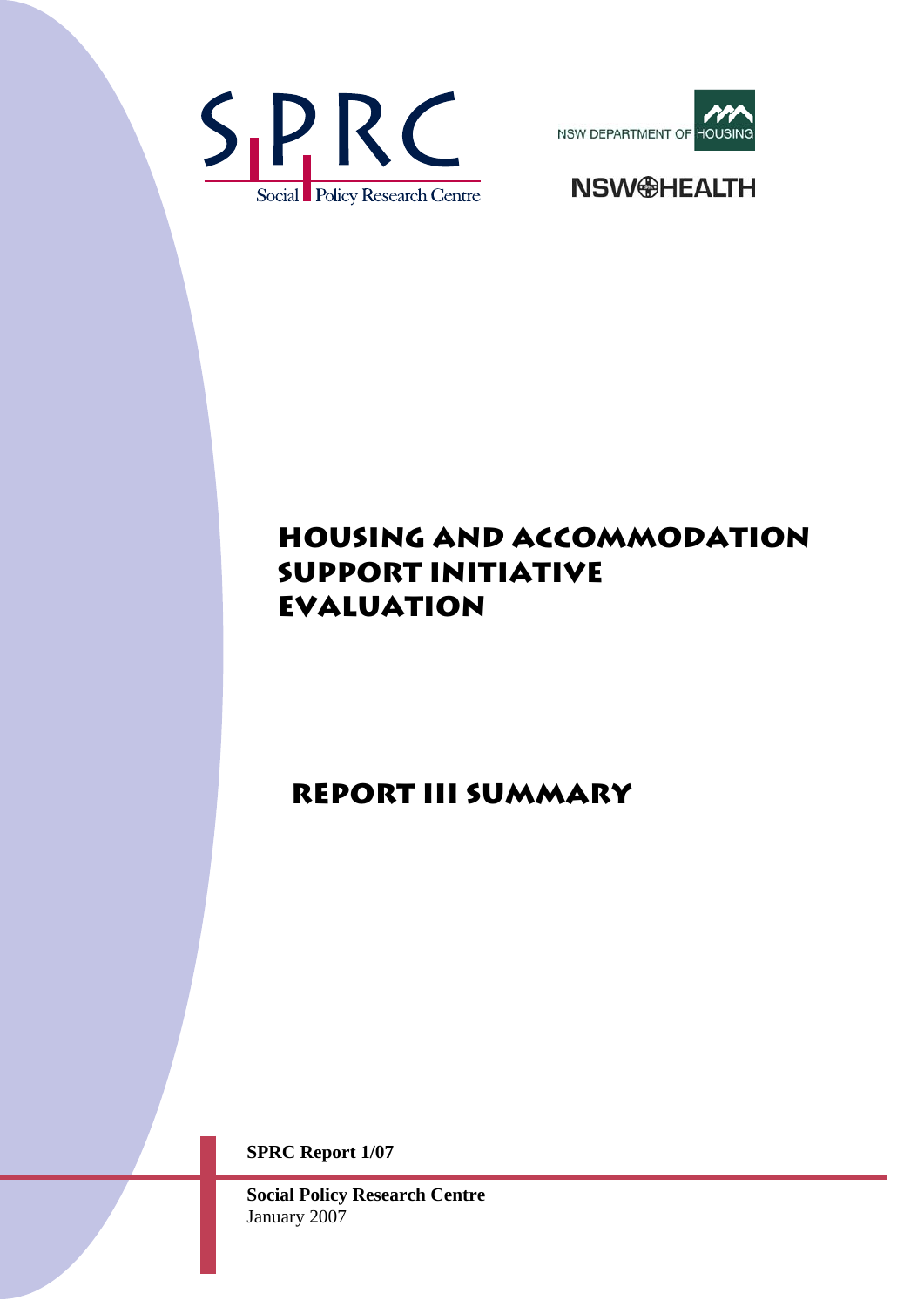For a full list of SPRC Publications see, www.sprc.unsw.edu.au or contact: Publications, SPRC, University of New South Wales, Sydney, NSW, 2052, Australia. Telephone: +61 (2) 9385 7800 Fax: +61 (2) 9385 7838 Email: sprc@unsw.edu.au

> ISSN 1446 4179 ISBN 978 0 7334 2431 1

> > June 2006

The views expressed in this publication do not represent any official position on the part of the Social Policy Research Centre, but the views of the individual authors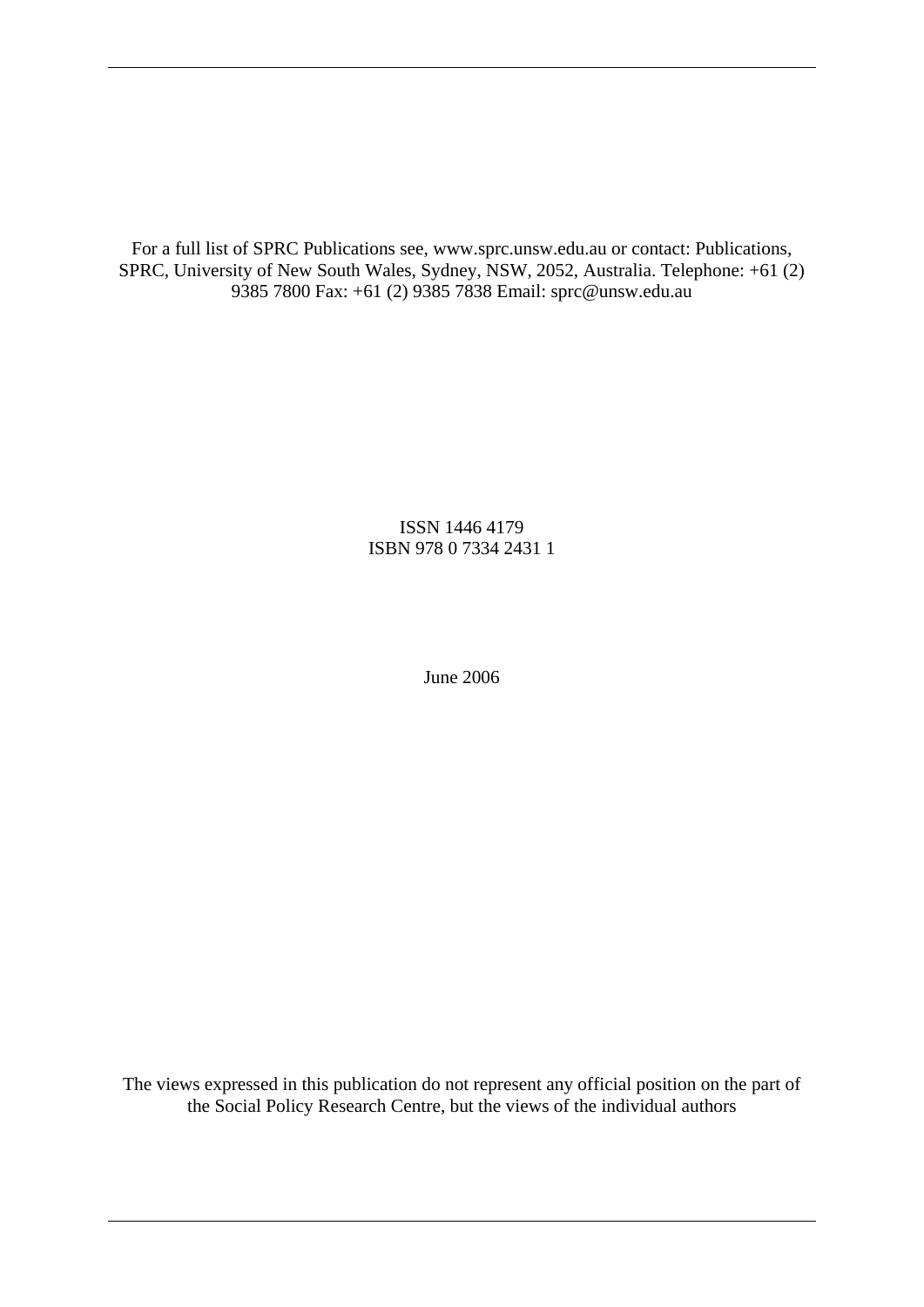### **Social Policy Research Centre**

Karen Fisher, Kristy Muir, Ann Dadich and David Abelló

### **Disability Studies and Research Institute**

Michael Bleasdale

#### **Authors**

Kristy Muir, Ann Dadich, David Abelló, Michael Bleasdale and Karen Fisher

#### **Contacts**

Karen Fisher or Kristy Muir, Social Policy Research Centre, University of New South Wales, ph 02 9385 7800, email [karen.fisher@unsw.edu.au,](mailto:karen.fisher@unsw.edu.au) [k.muir@unsw.edu.au](mailto:k.muir@unsw.edu.au).

#### **Acknowledgements**

This research forms part of the program of research commissioned by the NSW Department of Housing and NSW Health from the Social Policy Research Centre (SPRC). The authors would like to extend their appreciation to all the participants in the HASI Evaluation for the time and effort devoted to the project. The authors would also like to acknowledge the contribution of the HASI Reference Group for their direction.

#### **Abbreviations**

| <b>ABS</b>    | <b>Australian Bureau of Statistics</b>                 |
|---------------|--------------------------------------------------------|
| <b>AHS</b>    | Area Health Service                                    |
| <b>AMHS</b>   | Area Mental Health Service(s)                          |
| <b>AIHW</b>   | Australian Institute of Health and Welfare             |
| ASP           | Accommodation support provider(s)                      |
| <b>CANSAS</b> | Camberwell Assessment of Need Short Appraisal Schedule |
| <b>CID</b>    | <b>Client Information Database</b>                     |
| <b>CMH</b>    | <b>Centre for Mental Health</b>                        |
| <b>DoCS</b>   | Department of Community Services                       |
| DoH           | NSW Department of Housing                              |
| <b>GAF</b>    | Global Assessment of Functioning Scale                 |
| <b>GP</b>     | General practitioners                                  |
| <b>HASI</b>   | Housing and Accommodation Support Initiative           |
| HP            | Housing provider                                       |
| MH-OAT        | Mental Health Outcomes and Assessment Training         |
| <b>NGO</b>    | Non-government organisation                            |
| <b>NSW</b>    | <b>New South Wales</b>                                 |
| OH&S          | Occupational health and safety                         |
| PWI           | Personal Wellbeing Index                               |
| <b>SPRC</b>   | <b>Social Policy Research Centre</b>                   |
| <b>TAFE</b>   | <b>Technical and Further Education</b>                 |
| <b>UNSW</b>   | University of New South Wales                          |
|               |                                                        |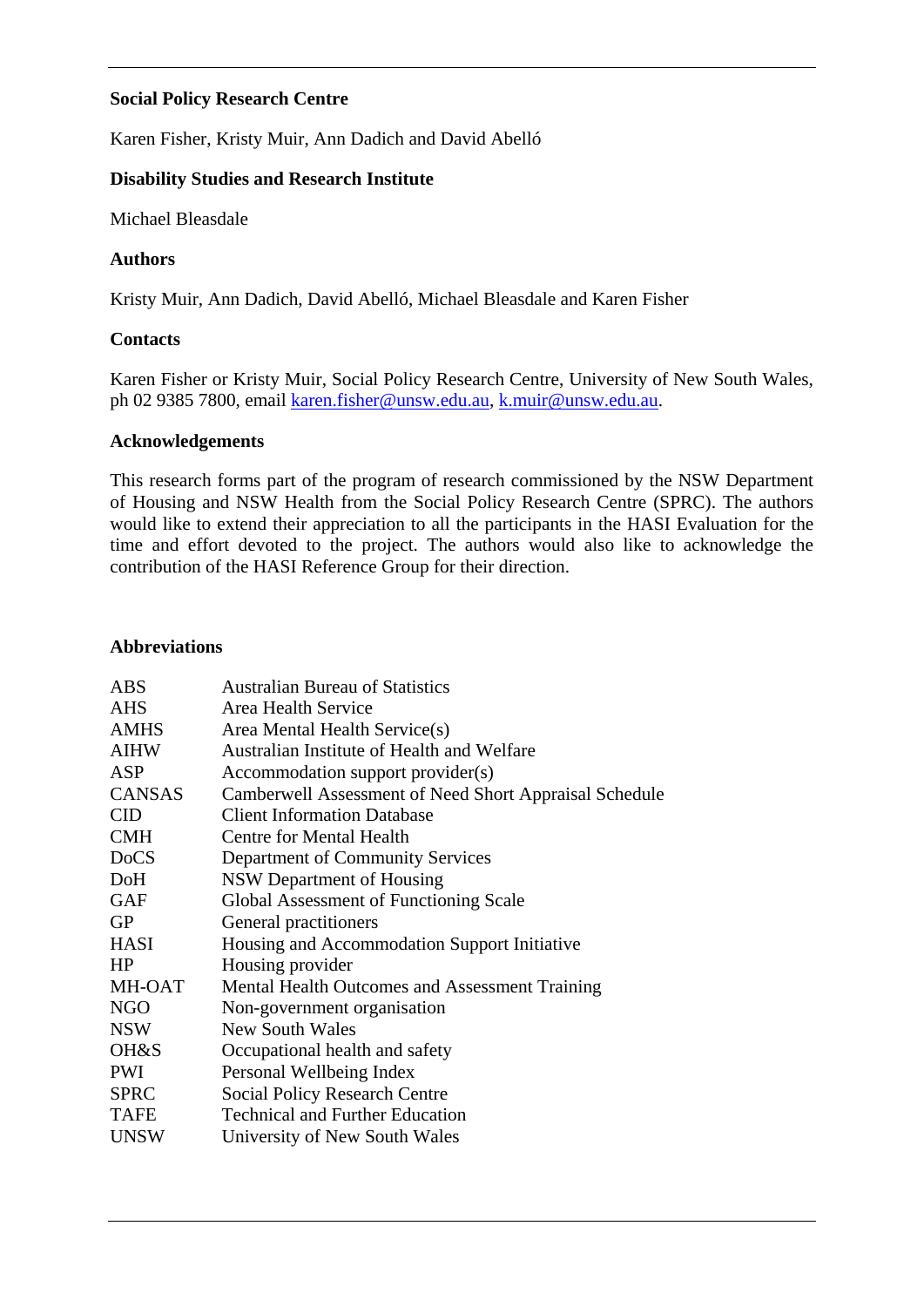## **Background**

This is the summary of the third report on the fieldwork for the evaluation of the Housing and Accommodation Support Initiative Stage One (HASI). HASI is a partnership between NSW Health, NSW Department of Housing (DoH) and non-government organisations (NGOs). The program's objectives are to assist people with mental health problems to acquire and maintain stable housing, to improve community participation and quality of life and to provide a system of supportive stakeholders to work with people with mental illness towards recovery or maintenance (NSW Health & NSW Department of Housing 2005).

This summary presents the findings from the final phase of fieldwork (February and March 2006) and the longitudinal outcomes from Phases 1, 2 and 3. It should be read in conjunction with the full third report (Muir et al, 2007a). The longitudinal findings are based on over 600 interviews with HASI stakeholders, including 219 client interviews (Table 1). The third report complements the other evaluation reports and plan (Morris et al, 2006; Morris et al, 2005; Muir et al, 2005, 2007b). These three reports form the background for the final evaluation report forthcoming in 2006.

| Stakeholder group                                                                                     | Interviewed    | Interviewed    | Interviewed    | Interviewed all |  |  |
|-------------------------------------------------------------------------------------------------------|----------------|----------------|----------------|-----------------|--|--|
|                                                                                                       | Feb/March 2005 | Sept/Oct 2005* | Feb/March 2006 | phases          |  |  |
| <b>Clients</b>                                                                                        |                | 79             | 69             | 55              |  |  |
| ASP key workers                                                                                       | 61             | 61             | 52             | 21              |  |  |
| ASP managers                                                                                          | 10             |                | 10             |                 |  |  |
| AMHS case managers                                                                                    | 30             | 35             | 36             |                 |  |  |
| AMHS team leaders and managers                                                                        |                | 10             |                |                 |  |  |
| Housing provider personnel                                                                            |                |                | 10             |                 |  |  |
| Family/carers                                                                                         | 27             |                | 13             |                 |  |  |
| Consumer advocates                                                                                    |                |                |                |                 |  |  |
| DOH/CMH personnel                                                                                     |                |                |                |                 |  |  |
| Note: * Not all stakeholders were interviewed in Phase 2 of the evaluation as in the evaluation plan. |                |                |                |                 |  |  |

### **Table 1: Evaluation Cohorts at Phase 1, 2 and 3**

# **Evaluation Findings**

The evaluation found HASI is mediating some of the effects of mental illness for many people in the program. The program provides an inter-woven system of support from housing providers, Area Mental Health Services (AMHS) and accommodation support providers (ASP). This enabled people to maintain their tenancies, increase their participation in the community and develop and strengthen social and family networks, among other outcomes. The main findings are as follows.

## **Roles, responsibilities and support plans**

HASI has allowed AMHS case managers to focus on their core activity – the provision of clinical support, which includes the maintenance and monitoring of mental health.

ASPs provide a range of domestic, emotional, health, employment, educational, advocacy, social and life-based support for clients.

Client need, interests and willingness, along with the process and approach of the organisations, determine the nature and intensity of support provided.

Community and public housing providers locate and manage HASI tenancies, working closely with ASP personnel.

All clients interviewed had a documented support plan with their ASP. A good-practice support plan process is client-driven and formulated and implemented in collaboration with AMHS personnel and other stakeholders.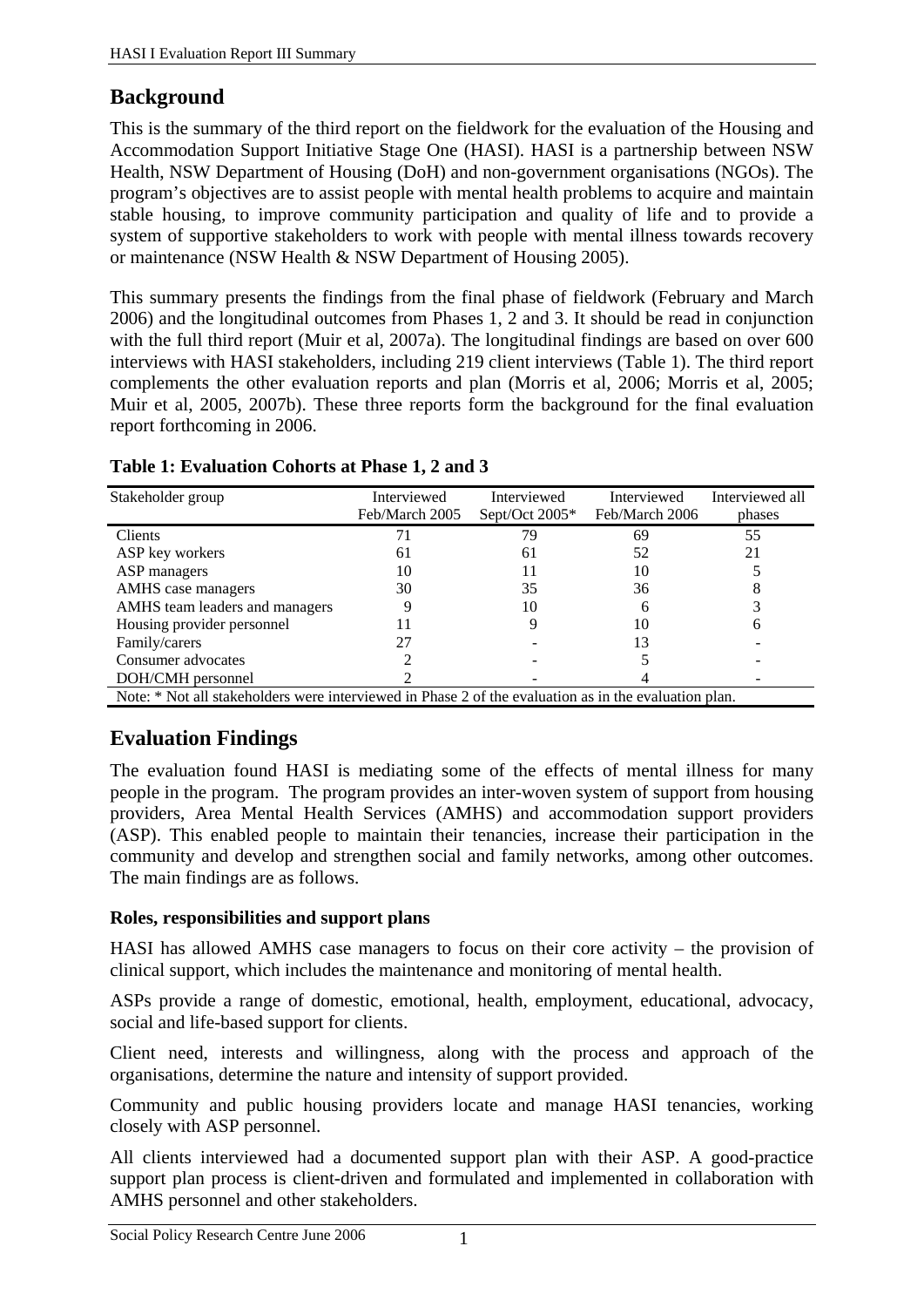### **Referral, assessment and client selection**

The majority of ASP and AMHS personnel believe the HASI referral and assessment process is good or excellent.

When stakeholders question selection decisions, it is usually because they believe a selected client is not making the most of an opportunity in which someone else within the system could be taking advantage.

Australian born men under 34 years of age with a diagnosis of schizophrenia remained the most prevalent group of people in HASI.

The proportion of Indigenous Australians decreased between evaluation Phase 2 and 3 and culturally and linguistically diverse (CALD) people remained under-representative of the population, as did females.

### **Tenancies**

Half of the HASI clients accommodated by housing providers live in a unit or an apartment. The proportion living in townhouses, villas, duplexes and houses has increased since the start of the program. Almost all HASI clients live alone in two-bedroom accommodation.

Clustered accommodation has been successful where the cluster is kept to a maximum number of three or four tenants and the tenant mix is carefully considered.

70 per cent of people accommodated by a housing provider on entry to HASI were still in the same home by the end of March 2006. In the majority of cases, HASI clients' property care is as good as or better than other tenants.

Co-tenancy has been problematic for some people in terms of exploiting and destabilising HASI tenancies, but also because the model excludes shared leases.

Only 17 per cent of HASI clients were in rental arrears during the evaluation – most for less than one month. A minority of HASI tenants experienced problems with neighbours (both as complainants and being complained about).

## **Health**

Global Assessment of Functioning (GAF) scores are a sound indication of change in mental health among clients over time. In Phase 1, only 38 per cent scored over 50 (out of a possible 100), compared to 76 per cent in Phase 3.

HASI clients continued to have a high level of access to health professionals.

Between entry to HASI and Phase 3 of the evaluation, 71 per cent of clients reported improved mental health, 60 per cent better physical health, 67 per cent improved diet and 78 per cent felt more positive about themselves.

## **Living skills**

Living skills improved significantly across the group between entering HASI and Phase 3 of the evaluation. The greatest gains in independence (more than a 20 per cent increase) were in banking, medication, diet, exercise and cooking.

Further key worker training would clarify the path from support to maximising the attainment of longer-term independence or reliance on mainstream services.

## **Social inclusion and relationships**

Recreational activities have played an important role for many clients in building social skills, increasing confidence and in turn, increasing independence and a pathway to work and education. A variety of social options – ASP-organised, disability and mainstream groups – afford clients the best opportunity for meaningful community participation.